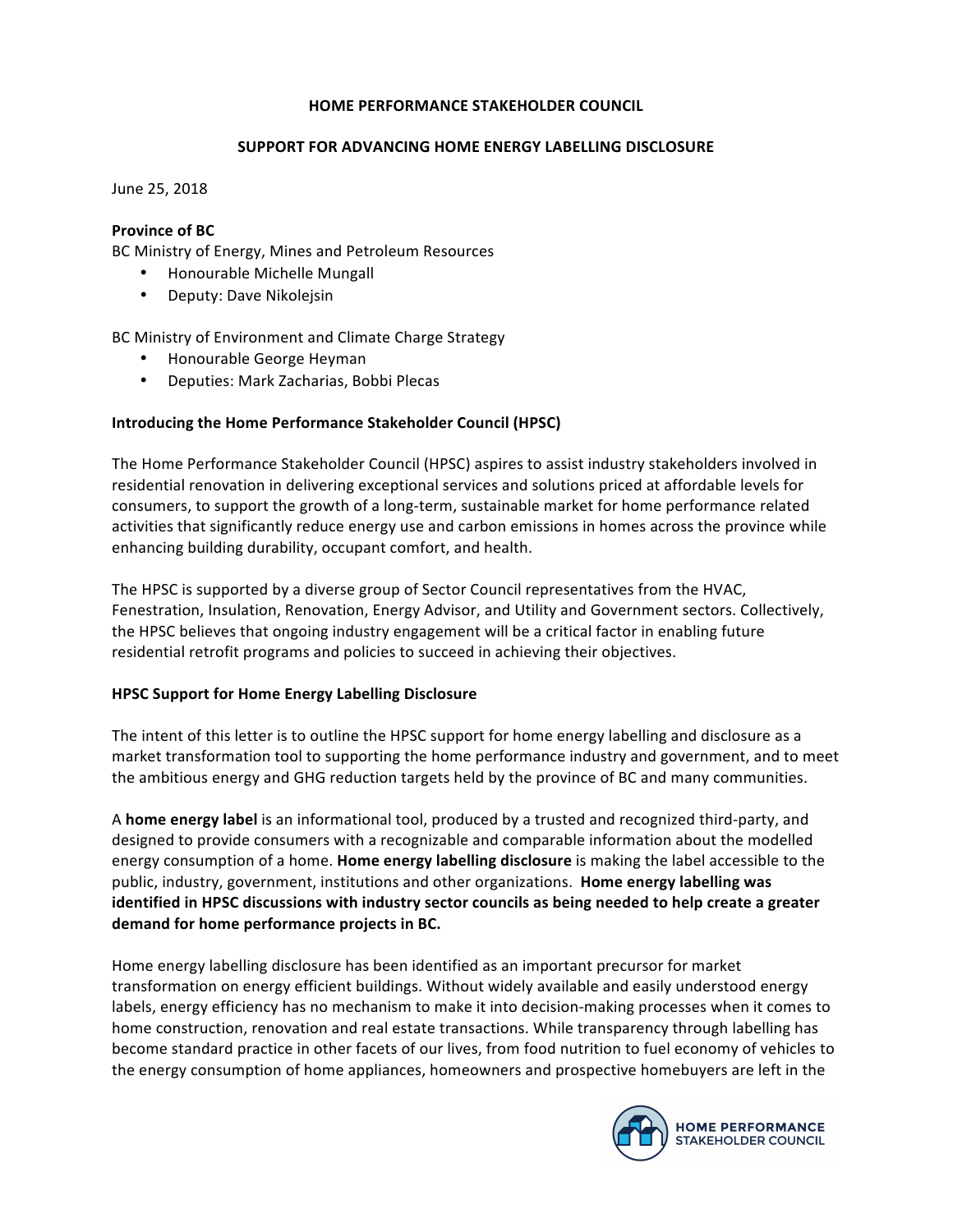dark as to the energy and functionality components and operating costs of what is likely the largest investment of their lives.

Home energy labelling and disclosure has been presented as an important piece of the puzzle to build industry and consumer awareness, understanding, and ultimately, demand for more energy efficient homes. Home energy labelling disclosure also enables a key component of the Canada Building Strategy to "Set Energy Data Free". The use of the data available from home energy labelling may be one of the most underutilized information resources to improve the impact of residential energy efficiency policies and programs in BC and Canada.

### **HPSC Request to the Province of BC**

- 1. Receive this letter and acknowledge that the Home Performance Stakeholder Council and industry stakeholders support initiatives that advance home energy labelling disclosure.
- 2. Continue to actively engage in advancing the strategies outlined in the Canada's Building Strategy, including: "work collaboratively through a federal, provincial, and territorial working *groups building on existing resources to develop an online platform and framework for home* and building energy labelling and disclosure by 2019."
- 3. Work with industry and local governments to discuss policy and program initiatives that can advance progress towards future implementation of home energy labelling disclosure in the Province of BC.

# **In Conclusion**

Home energy labelling disclosure can become a primary market transformation tool for validating homeowner investments in home energy and GHG reduction improvements and creating stronger markets for energy-efficient homes, products, and services. The HPSC looks forward to future engagement with the Province of BC on discussions about options and opportunities for advancing home energy labelling disclosure.

The following leading firms in the home performance/renovation/energy-efficiency marketplace have asked that their names be added to this letter in support of the BC Government moving ahead with home energy labelling.

Acacia Engineering Ltd. Advantage Insulation Ltd. Airtight Energy Advisors AmeriSpec Inspection Services of Vancouver Ark Solar Products Ltd. Capital Home Energy Inc. Cascadia Windows Ltd. Done Right Renos Gandy HVAC Grok Hamilton View Contracting Hometech Energy Solutions Inc. Icon Homes Ltd.